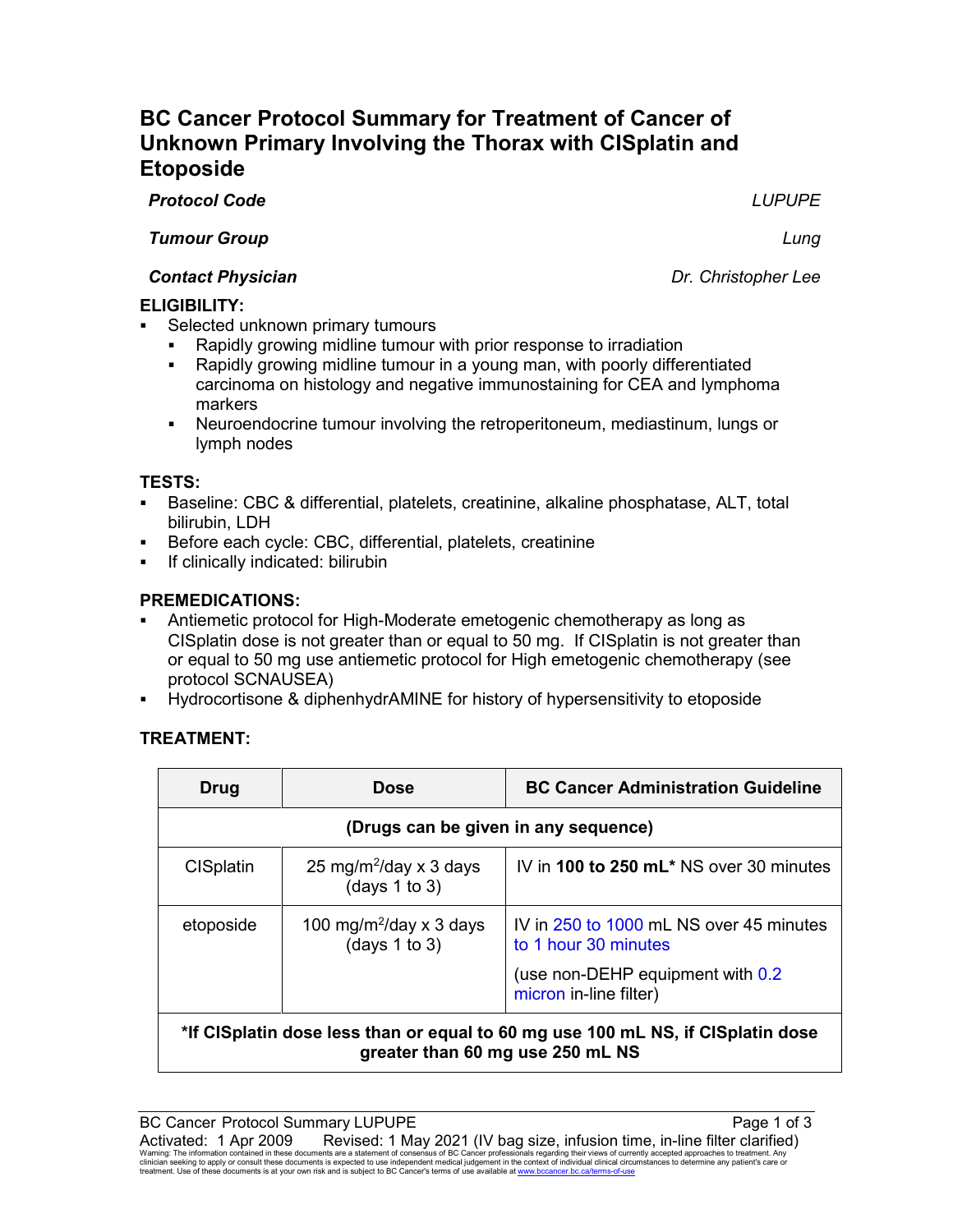## **In cases of CISplatin toxicity or poorly functioning patients or Age greater than 75:**

| <b>DRUG</b>        | <b>DOSE</b>                                         | <b>BC Cancer Administration</b><br><b>Guidelines</b> |  |
|--------------------|-----------------------------------------------------|------------------------------------------------------|--|
| <b>CARBOplatin</b> | AUC 5 DAY 1 only<br>Dose = $AUC \times (GFR^* +25)$ | IV in 100 to 250 mL NS over 30<br>minutes.           |  |

\*GFR preferably from nuclear renogram, if not possible use:

$$
GFR = \frac{N x (140 \text{-age in years}) x wt (kg)}{serum creationine (micromol/L)}
$$
 N = 1.04 (women) or 1.23 (men)

**Repeat every 21 days x 4-6 cycles**

## **DOSE MODIFICATIONS:**

## 1. **Hematology:** for etoposide

| <b>ANC (X 10<sup>9</sup>/L)</b> |     | Platelets (x 10 <sup>9</sup> /L) | <b>Dose</b>  |
|---------------------------------|-----|----------------------------------|--------------|
| greater than or equal to 1.5    | And | greater than or equal to 100     | 100%         |
| 1.0 to less than $1.5$          | Or  | 75 to less than 100              | 75%          |
| less than 1.0                   | Or  | less than 75                     | <b>Delay</b> |

## 2. **Hepatic dysfunction:** for etoposide

| <b>Bilirubin (micromol/L)</b> | <b>Dose</b>  |                                           |  |
|-------------------------------|--------------|-------------------------------------------|--|
| less than 25                  | 100%         | 100 mg/m <sup>2</sup> /day x 3 days       |  |
| $25$ to $50$                  | 50%          | 50 mg/m <sup>2</sup> /day $\times$ 3 days |  |
| 51 to 85                      | 25%          | 25 mg/m <sup>2</sup> /day x 3 days        |  |
| greater than 85               | <b>Delay</b> |                                           |  |